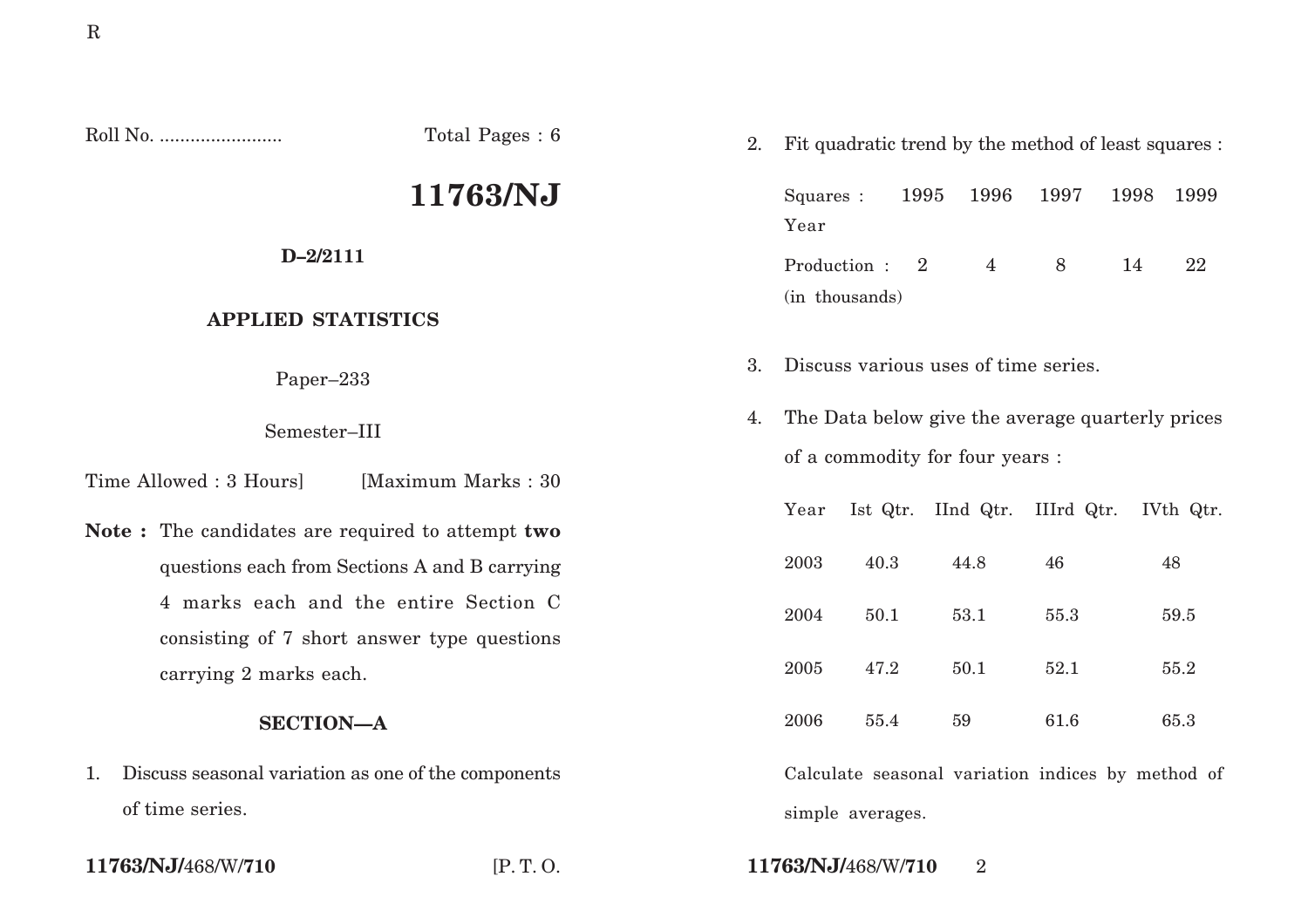## **SECTION—B**

- 5. Define Index number. Discuss its various types.
- 6. Compute the following quantity indices from the Data given below :
	- (i) Laspeyre's index numbers
	- (ii) Paasche's.
	- (iii) Fisher's quantity index numbers.

| Commodity      | 1990 |                     | 2000  |             |
|----------------|------|---------------------|-------|-------------|
|                |      | Price   Total value | Price | Total value |
| Α              | 10   | 80                  | 11    | 110         |
| B              | 15   | 90                  | 9     | 108         |
| $\overline{C}$ | 8    | 96                  | 17    | 340         |

- 7. What do you understand by Cost of living index number? Also discuss main steps in construction of cost of living index number.
- **11763/NJ/**468/W/**710** 3 [P. T. O. **11763/NJ/**468/W/**710** 4

8. Write note on Price elasticity of Demand.

## **SECTION—C**

- 9. Write short notes on the following :
	- (i) What do you understand by irregular component of time series?
	- (ii) For the following series of observations, verify that 4-year centred moving average is equivalent to 5-year weighted moving average with weights 1, 2, 2, 2, 1 respectively

| Year                     | <b>Annual Sales</b> |  |
|--------------------------|---------------------|--|
| 1989                     | $\overline{2}$      |  |
| 1990                     | 6                   |  |
| 1991                     | $\mathbf{1}$        |  |
| 1992                     | 5                   |  |
| 1993                     | 3                   |  |
| 1994                     | 7                   |  |
| <b>INTITIACO ATTIELA</b> | $\boldsymbol{A}$    |  |